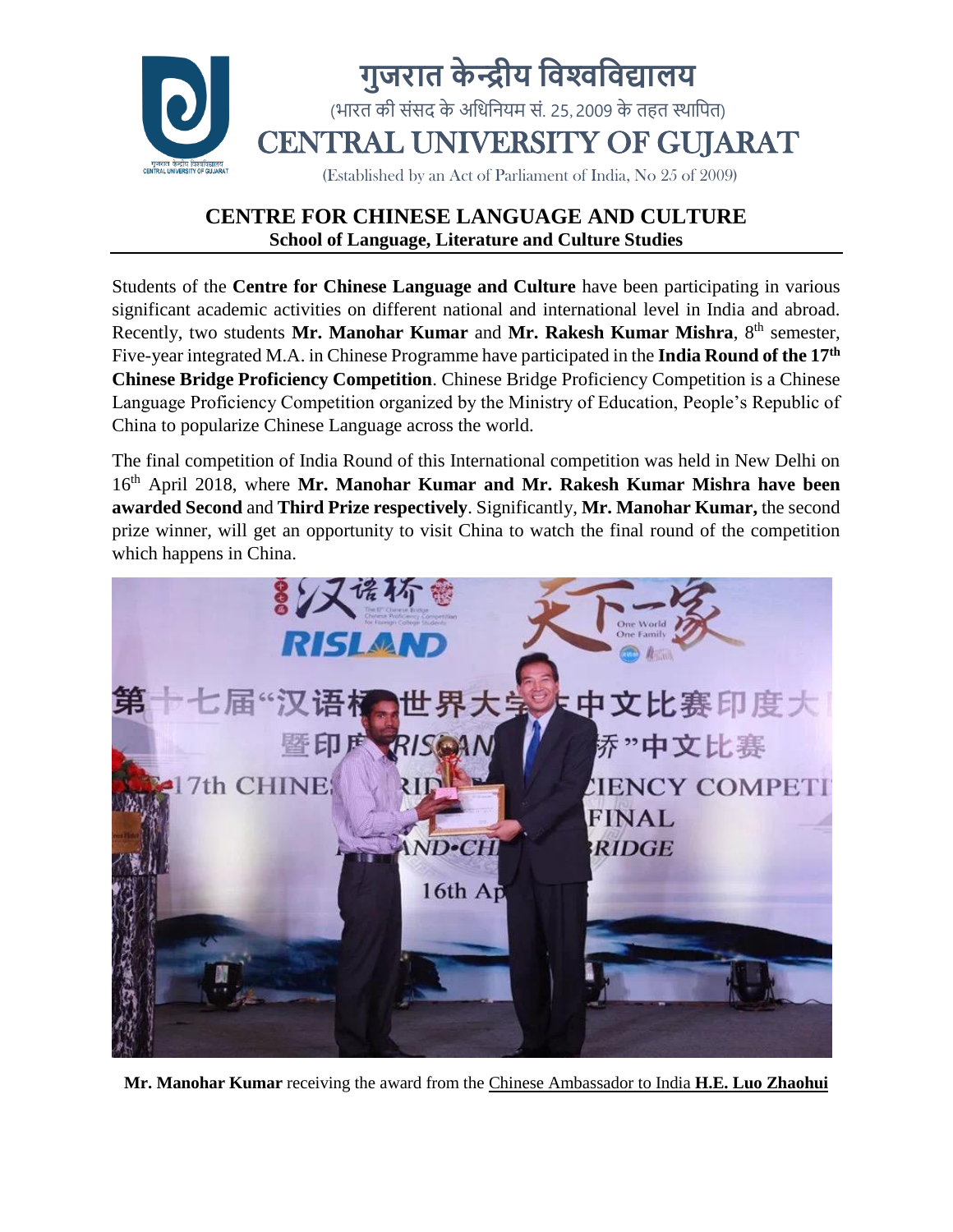



The winners of **India Round of the Chinese Bridge Competition**, the second prize winner **Mr. Manohar Kumar** (left) and the third prize winner **Mr. Rakesh Kumar** (right)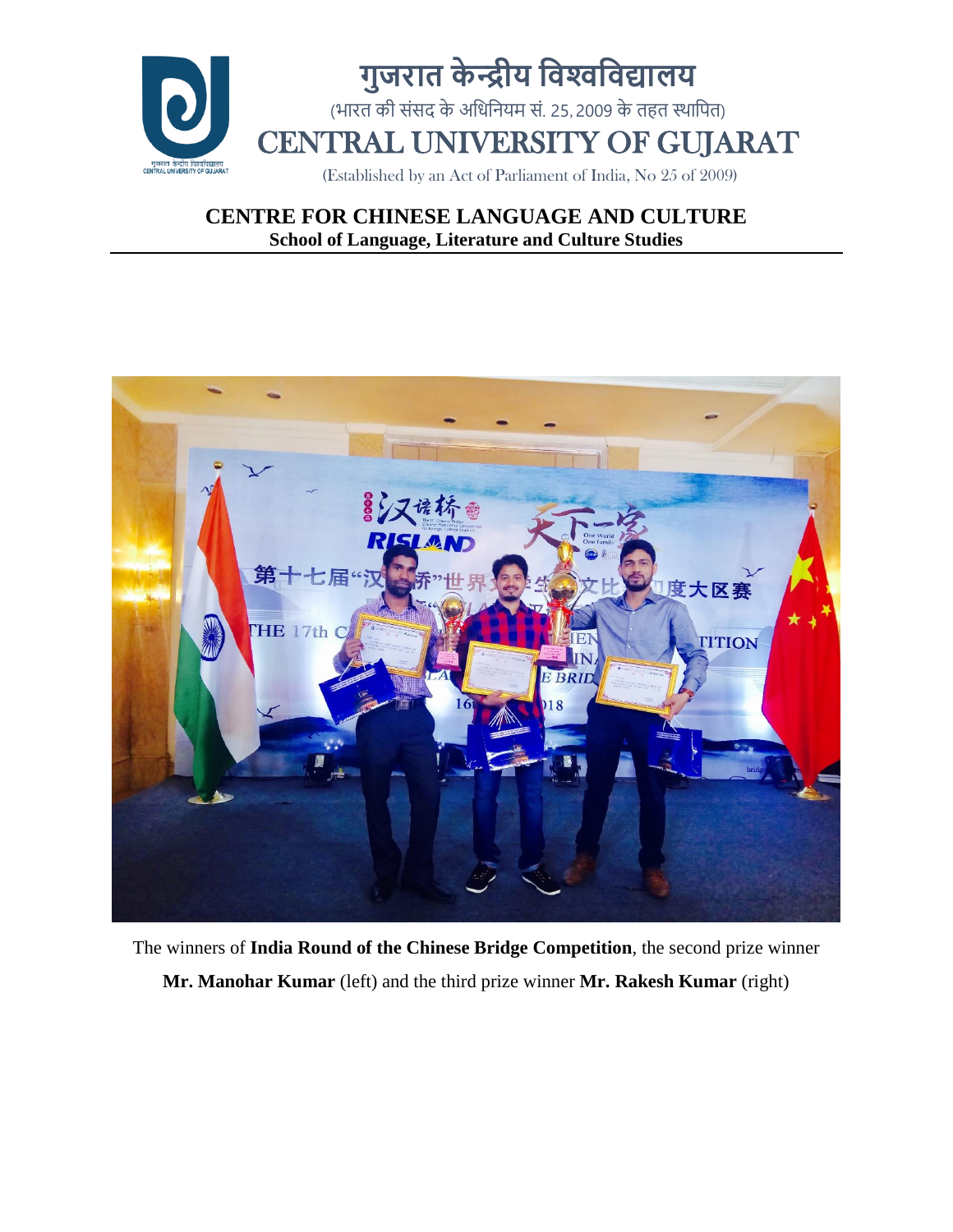



**Mr. Manohar Kumar** participating in the Chinese Bridge Competition